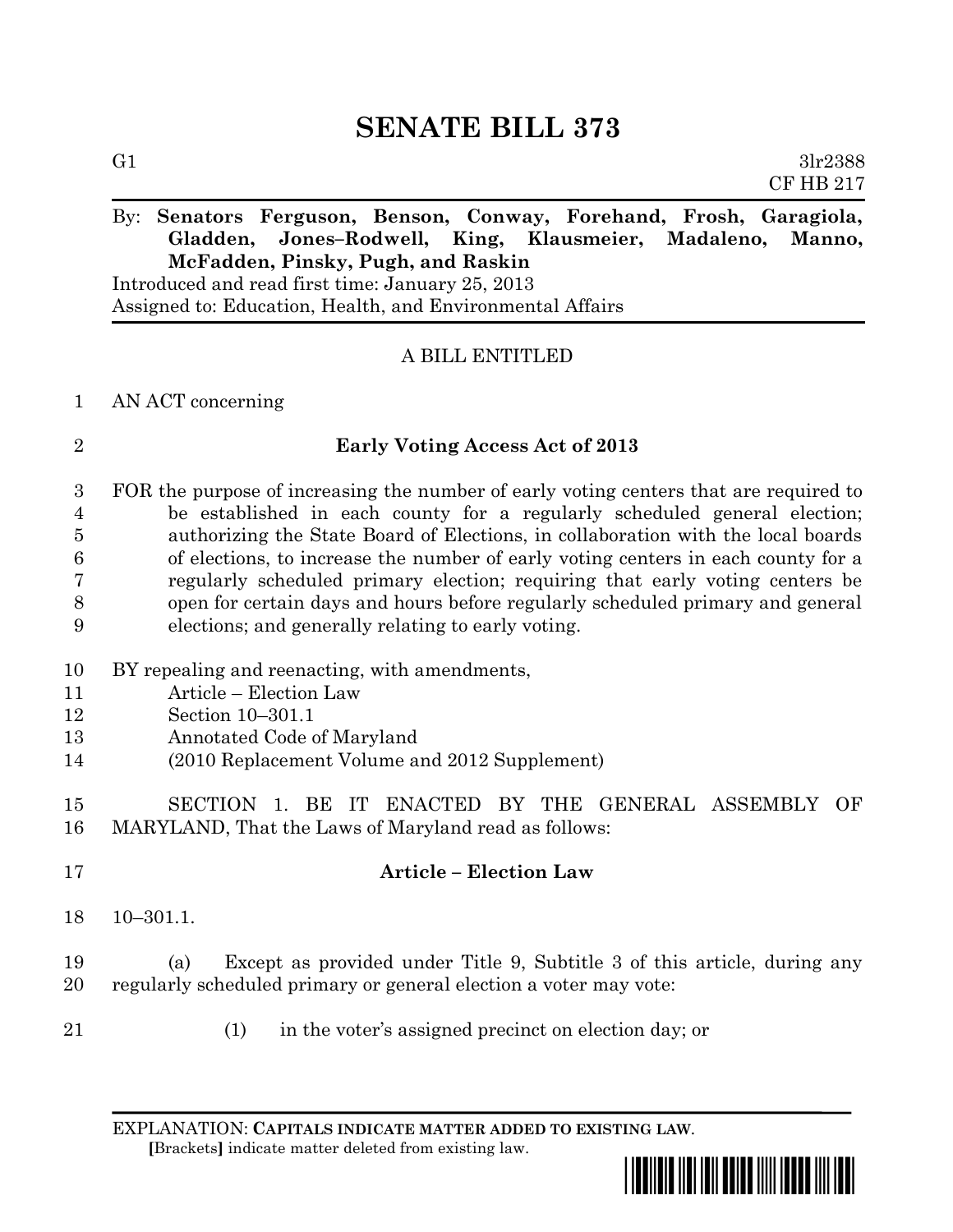**SENATE BILL 373** (2) at an early voting center in the voter's county of residence on any early voting day in accordance with this section. (b) (1) **(I) THIS PARAGRAPH APPLIES TO ANY REGULARLY SCHEDULED GENERAL ELECTION. (II)** Each county shall have **[**at least one**]** early voting **[**center**] CENTERS** established in the county as prescribed in this **[**subsection**] PARAGRAPH**. **[**(2)**] (III)** A county with fewer than 150,000 registered voters shall have **[**one**] TWO** early voting **[**center**] CENTERS** established in the county. **[**(3)**] (IV)** A county with more than 150,000 but fewer than 300,000 registered voters shall have **[**three**] SIX** early voting centers established in the county. **[**(4)**] (V)** A county with more than 300,000 registered voters shall have **[**five**] TEN** early voting centers established in the county. **(2) (I) THIS PARAGRAPH APPLIES TO ANY REGULARLY SCHEDULED PRIMARY ELECTION. (II) THE STATE BOARD, IN COLLABORATION WITH THE LOCAL BOARD IN EACH COUNTY, SHALL DETERMINE THE NUMBER OF EARLY VOTING CENTERS IN THAT COUNTY, SUBJECT TO THE MINIMUM REQUIREMENTS PRESCRIBED IN THIS PARAGRAPH. (III) A COUNTY WITH FEWER THAN 150,000 REGISTERED VOTERS SHALL HAVE AT LEAST ONE EARLY VOTING CENTER ESTABLISHED IN THE COUNTY. (IV) A COUNTY WITH MORE THAN 150,000 BUT FEWER THAN 300,000 REGISTERED VOTERS SHALL HAVE AT LEAST THREE EARLY VOTING CENTERS ESTABLISHED IN THE COUNTY. (V) A COUNTY WITH MORE THAN 300,000 REGISTERED VOTERS SHALL HAVE AT LEAST FIVE EARLY VOTING CENTERS ESTABLISHED IN THE COUNTY.** (c) No later than 6 months before a primary election, the State Board, in collaboration with the local board in each county, shall designate each early voting center in that county. (d) Each early voting center shall be open for voting as follows: